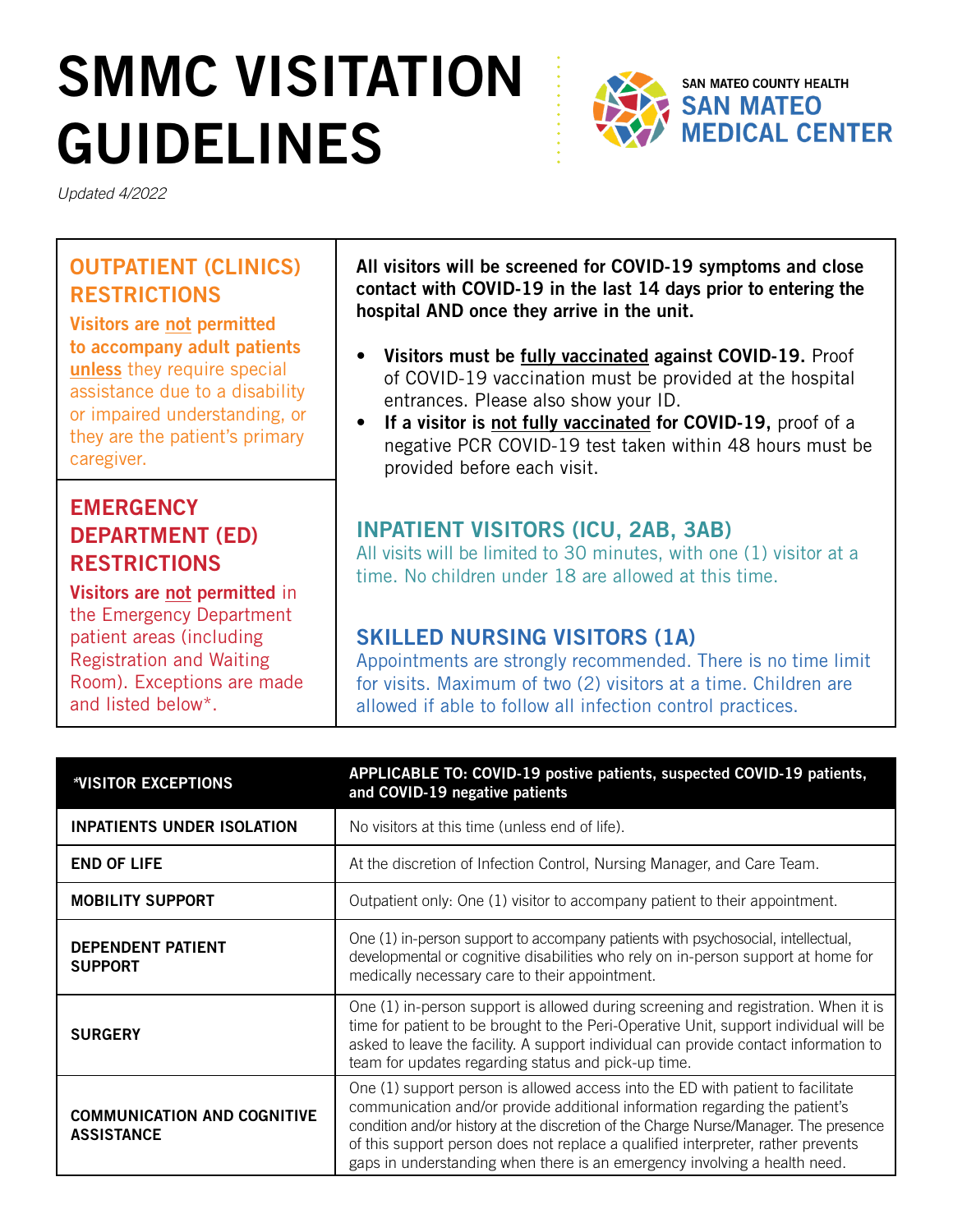## VISITOR REQUIREMENTS INPATIENT & INTENSIVE CARE UNIT (ICU)



*Updated 4/2022*

### VISITING HOURS *(for approved visitors only)*:

Monday–Friday, 10AM to 8PM, Saturday–Sunday, 10AM to 4PM

#### Dear SMMC visitor,

We are happy to support your visit with your loved one today. To keep you, our patients, and staff safe we appreciate you following the below requirements.

- Visitors must be fully vaccinated against COVID-19. Proof of COVID-19 vaccination must be provided at the hospital entrances. Please also show your ID. If a visitor is not fully vaccinated for COVID-19, proof of a negative PCR COVID-19 test taken within 48 hours must be provided before each visit.
- Avoid visiting if you are feeling sick, have a fever, have been in close contact with a person who is COVID positive or have recently had a positive COVID-19 test.
- Answer all the questions about your health and contact with people who are COVID-19 positive.
- Sanitize your hands and have your temperature taken upon arrival.
- Acknowledge and stay within approved time limit given by Care Team.
- Replace your personal face covering with the mask we provide at the entrance. Masks are to be worn at all times and must cover your nose and mouth.
- Wear the visitor pass provided to you and visible for staff and others to see.
- Practice safe physical distancing in all elevators (3 people at a time).
- Stay in the patient's room and/or designated area until you plan to leave. You should not linger in the hallways, lobbies, or waiting areas. You are allowed to use public restrooms.
- Wash your hands with soap and water (or hand sanitizer) before and after entering the patient's room.
- Wear the proper protective equipment (PPE) that staff provide to you.
- Approved visitors must be 18 years old or over.

We must practice social and physical distancing in all areas of the hospital. Because of this our lobbies/ waiting areas have been blocked off or closed off. You will be redirected to an approved seating or standing area for you and/or your group. The care team will help and answer any questions you have.

### *BY ACCEPTING THIS HANDOUT, YOU ARE AGREEING TO THE VISITOR REQUIREMENTS. VISITORS WHO DO NOT FOLLOW THESE REQUIREMENTS MAY BE ASKED TO LEAVE.*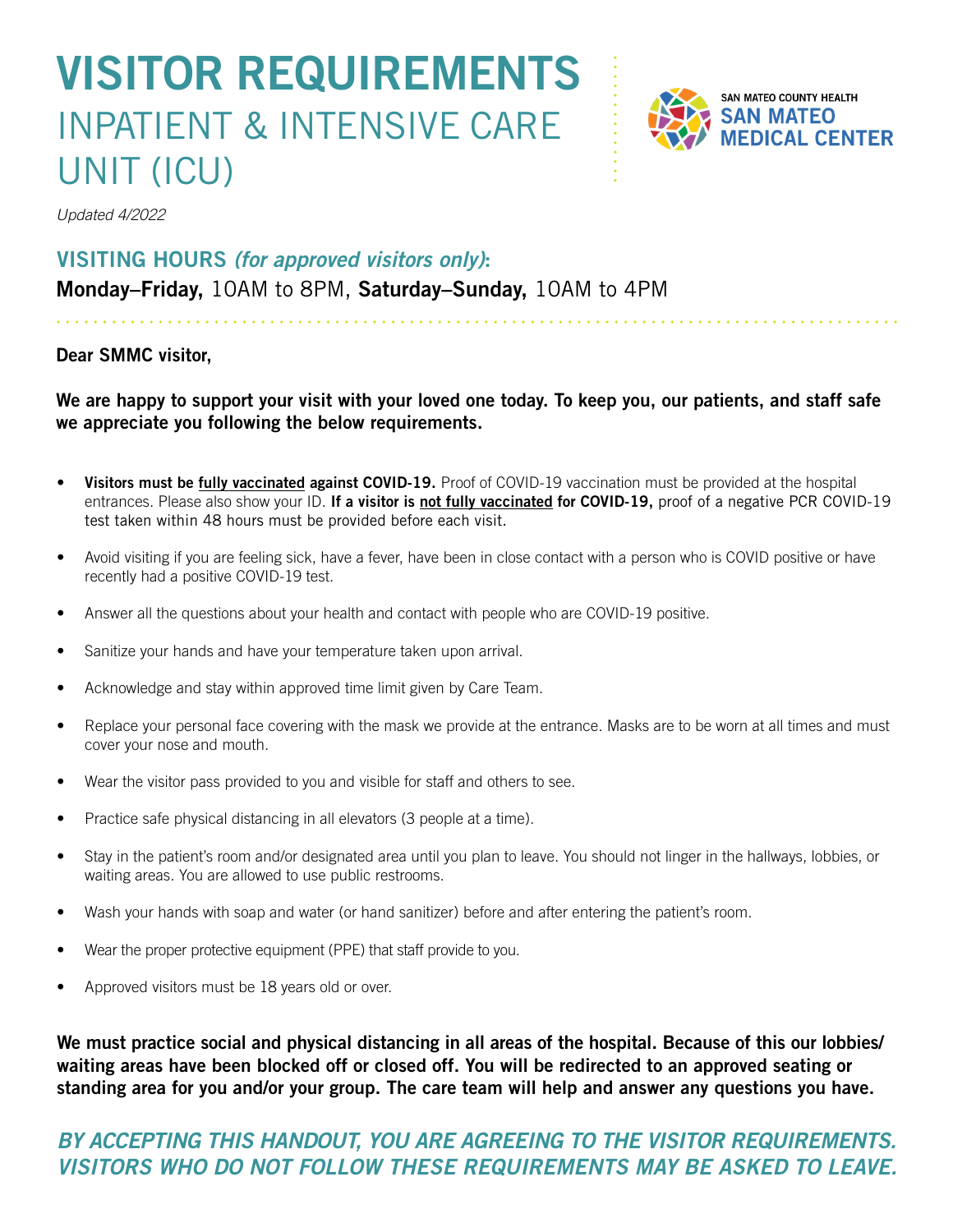# VISITOR REQUIREMENTS **OUTPATIENT**



*Updated 4/2022*

#### Dear SMMC visitor,

#### We are happy to support your visit with your loved one today. To keep you, our patients, and staff safe we appreciate you following the below requirements.

- Avoid visiting if you are feeling sick, have a fever, or have been in close contact with a person who is COVID-19 positive or have recently had a positive COVID-19 test.
- Answer all the questions about your health and contact with people who are COVID-19 positive at our entrance.
- Sanitize your hands and have your temperature taken upon arrival.
- Wear your wristband given to you at the entrance (indicating you have completed and passed screening).
- Replace your personal face covering with the mask we provide at the entrance. Masks are to be worn at all times and must cover your nose and mouth.
- Limit visit to the patient's appointment. Once the appointment has ended and the patient has no further services to seek, please exit the facility.
- Stay with the patient you are escorting (unless staff requests for you to wait in designated areas to ensure safe physical distance during the patient's appointment).
- Practice social distancing at all times, 6 feet apart from others, including the elevators (only 3 people at a time).
- Wash your hands with soap and water or hand sanitize before and after you enter our facilities.
- Safely leave children at home to limit exposure. If this is not possible, children are permitted to attend appointments.
- Designate only one parent or guardian to accompany a child to their appointment.

We must practice social and physical distancing in all areas of the hospital. Because of this our lobbies/ waiting areas have been blocked off or closed off. You will be redirected to an approved seating or standing area for you and/or your group. The care team will help and answer any questions you have.

### *BY ACCEPTING THIS HANDOUT, YOU ARE AGREEING TO THE VISITOR REQUIREMENTS. VISITORS WHO DO NOT FOLLOW THESE REQUIREMENTS MAY BE ASKED TO LEAVE.*